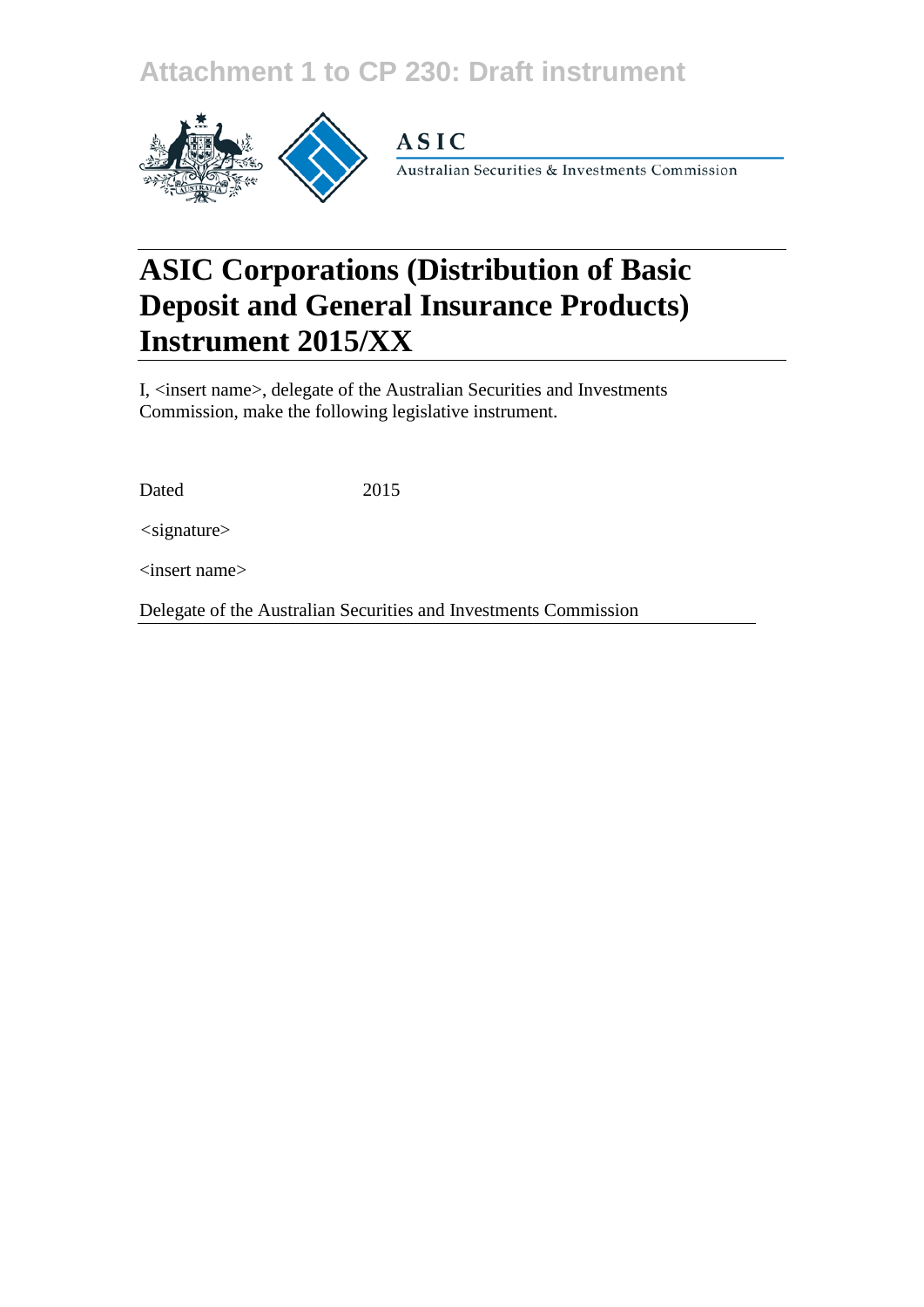### **Contents**

| <b>Part 1-Preliminary</b> |  |
|---------------------------|--|
|                           |  |
|                           |  |
|                           |  |
|                           |  |
| <b>Part 2-Declaration</b> |  |
|                           |  |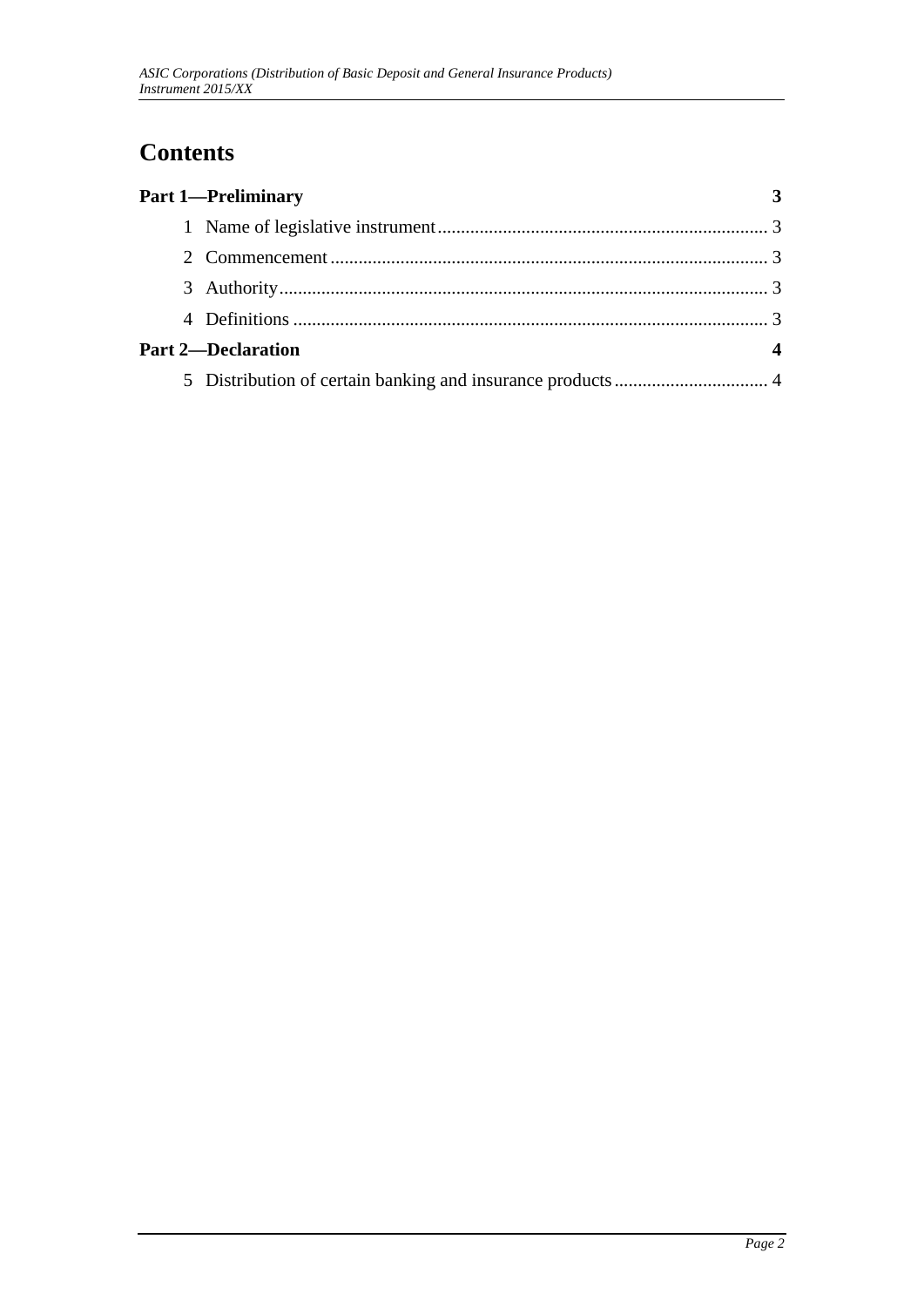### **Part 1—Preliminary**

#### **1 Name of legislative instrument**

This instrument is *ASIC Corporations (Distribution of Basic Deposit and General Insurance Products) Instrument 2015*.

#### **2 Commencement**

This instrument commences on the day after it is registered on the Federal Register of Legislative Instruments.

Note: The register may be accessed a[t www.comlaw.gov.au.](http://www.comlaw.gov.au/)

#### **3 Authority**

This instrument is made under paragraph 926A(2)(c) of the *Corporations Act 2001* (the *Act*).

#### **4 Definitions**

In this instrument:

*bundled consumer credit insurance product* means a facility that:

- (a) is a consumer credit insurance product as defined by regulation 7.1.15 of the Corporations Regulations 2001; and
- (b) constitutes both:
	- (i) a general insurance product; and
	- (ii) a life risk insurance product.

*general insurance product* means a financial product described in paragraph  $764A(1)(d)$  of the Act.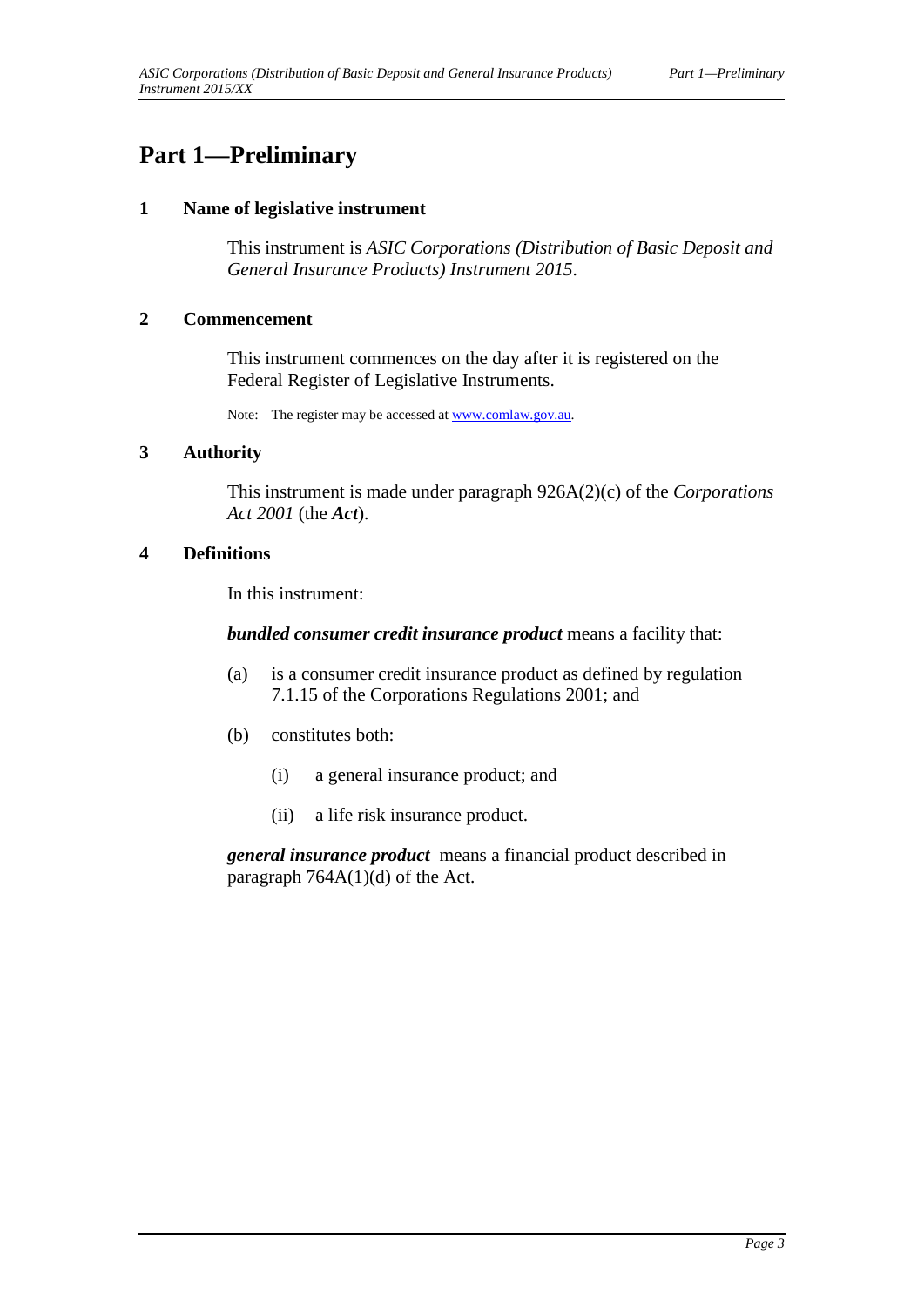### **Part 2—Declaration**

#### **5 Distribution of certain banking and insurance products**

- (1) Part 7.6 (other than Divisions 4 and 8) of the Act applies in relation to a financial services licensee (*licensee*) and a person (the *distributor*) authorised to provide financial services on behalf of the licensee as if provisions of that Part were modified or varied as follows:
	- (a) in section 910A, before the definition of representative, insert:

"*product distributor* means, in relation to a financial services licensee:

- (a) a person (the *principal distributor*) the licensee has authorised in writing to provide financial services on its behalf in relation to:
	- (i) a basic deposit product; or
	- (ii) a risk insurance product; and
- (b) an individual who has been authorised in writing to provide those financial services on behalf of the licensee where:
	- (i) the authorisation has been provided by a principal distributor (with the written consent of the licensee); and
	- (ii) the principal distributor is not an individual.
- Note: The licensee may give written consent to the principal distributor to authorise individuals in respect of either a specified individual or a specified class of individuals (the membership of which may change from time to time)."; and
- (b) in section 910A, in the definition of representative, insert after subparagraph (a)(iii):
	- "(iiia) a product distributor of the licensee; or"; and
- (c) after paragraph  $911B(1)(a)$ , insert:

"(aa) these conditions are satisfied:

- (i) the principal holds an Australian financial services licence covering the provision of the service; and
- (ii) the service is dealing in a basic deposit product or risk insurance product; and